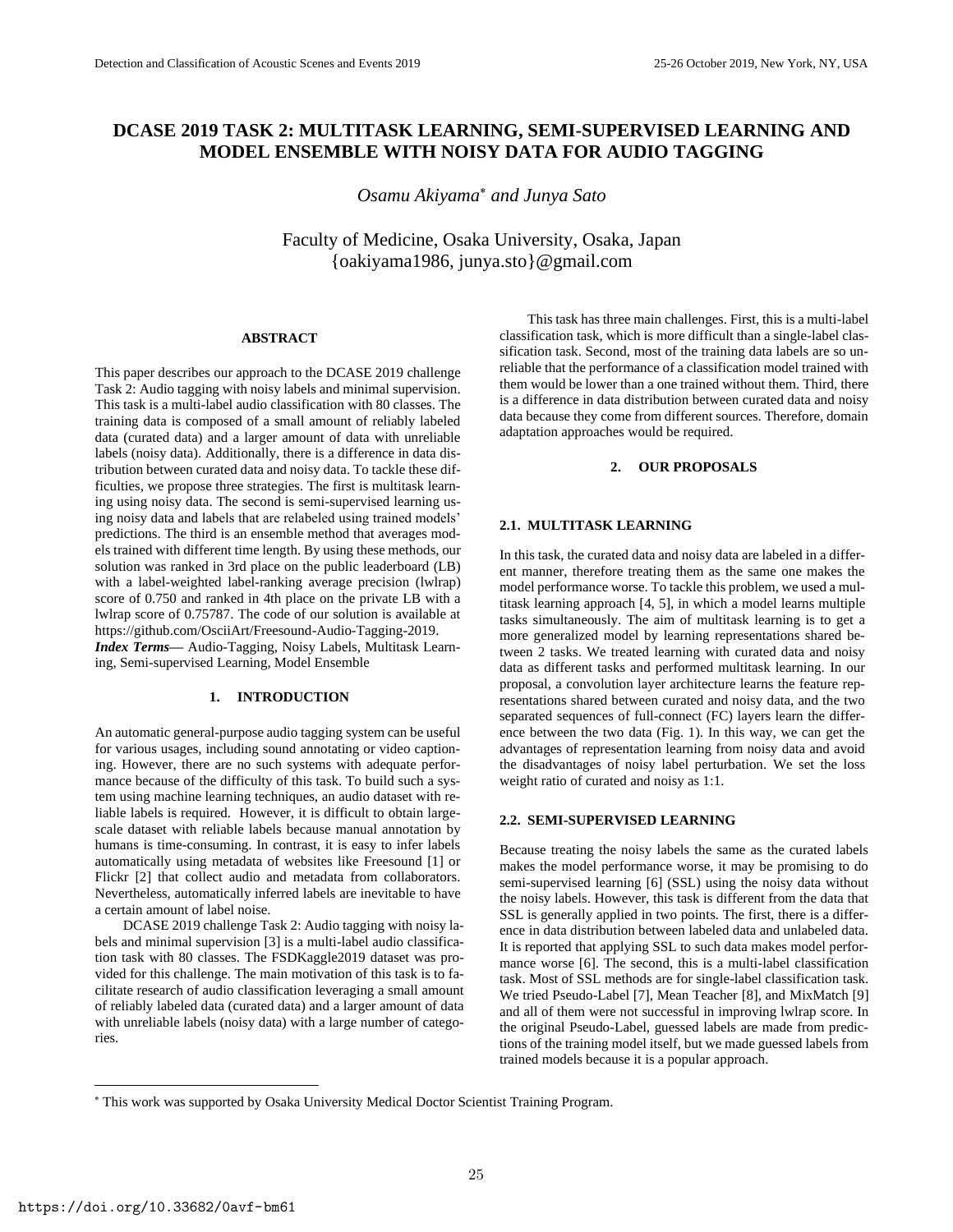Therefore, we propose an SSL method that is robust to data distribution difference and can handle multi-label data (Fig. 1). For each noisy data sample, we guess the label using trained models. The guessed label is processed by a sharpening function [9], which sharpens the predicted categorical distribution by adjusting the

"temperature." We call this soft pseudo label. The basic Pseudo-Label is a hard label with only one positive label so that it cannot apply to multi-label data. In contrast, the soft pseudo label is sharpened label distribution and suits for multi-label data. The soft pseudo label is expected to be more robust to data distribution difference because it is smoother than the hard label. Learning with soft pseudo labels is performed in parallel with multitask learning. As the temperature of the sharpening function, we tried a value of 1, 1.5, and 2. A value of 2 was the optimum. The predictions used for the guessed labels were obtained from a ResNet model with multitask learning (Table 1 #4) using Snapshot Ensembles [10] and 5-fold cross validation (CV) averaging with all the folds and cycle snapshots of 5-fold CV. We used mean squared error (MSE) as a loss function. We set loss weight of SSL as 20. To get the benefit of mixup [11] more, we mixed curated data and its label to soft pseudo label data with a ratio of 1:1.

#### **2.3. ENSEMBLE**

To obtain the benefit of ensemble, we prepared models trained with various conditions and averaged the categorical distribution predicted by the models with weighted ratio (model averaging). As the variety of models, we employed 5-fold CV averaging, Snapshot Ensembles [10] and models trained with waveform or log mel spectrogram. K-fold CV averaging is averaging of predictions of all the models of k-fold CV on the test data. Snapshot Ensembles is averaging of predictions of model snapshots which is model weights of each cycle's end in model training with cyclic cosine learning rate [12]. As an approach specific to this competition data, we averaged models trained with different cropping length of time, we call this cropping length averaging. There is a difference in time length average among classes. Therefore, models trained with different time length are expected to become experts for different classes, and they give a variety to the model ensemble.

### **3. METHODOLOGY**

### **3.1. DATASET**

The FSDKaggle2019 dataset was provided for this challenge [3]. This dataset consists of four subsets: curated train data with 4,970 audio samples, noisy train data with 19,815 samples, public test data with 1,120 samples, and private test data with 3,361 samples. Each audio sample is labeled with 80 classes, including human sounds, domestic sounds, musical instruments, vehicles, and animals. Curated train data and test data are collected from Freesound dataset [1] and labeled manually by humans. Noisy train data is collected from Yahoo Flickr Creative Commons 100M dataset (YFCC) [2] and labeled using automated heuristics applied to the audio content and metadata of the original Flickr clips. All audio samples are single-channel waveforms with a sampling rate of 44.1kHz. In curated data, the duration of the audio samples ranges from 0.3 to 30 second, and the number of clips per class is 75,



Figure 1: Overall architecture of our proposed model. The model is trained with three methods concurrently. (1) Basic classification (2) Soft pseudo label (3) Multitask learning with noisy label. Conv: convolution layer, GMP: global max pooling, FC: full-connect layers, BCE: binary cross-entropy, MSE: mean squared error.

except in a few cases. In noisy data, the duration of the audio samples ranges from 1 to 15 second, and the number of clips per class is 300, except in a few cases.

# **3.2. PREPROCESSING**

We used both waveform and log mel spectrogram as input data. These two data types are expected to compensate for each other.

#### *3.2.1. Waveform*

We tried a sampling rate of 44.1 kHz (original data) and 22.05 kHz, and we found that 44.1 kHz was better. Each input data was regularized into a range of from  $-1$  to  $+1$  by dividing by 32,768, the full range of 16-bit audio.

#### *3.2.2. Log mel spectrogram*

For the log mel spectrogram transformation, we used 128 mel frequency channels. We tried 64 and 256, but model performance decreased. We used the short-time Fourier transform hop size of 347 that makes log mel spectrogram 128 Hz time resolution. Data samples of the log mel spectrogram were converted from power to dB after all augmentations were applied. After that, each data sample was normalized with the mean and standard deviation of each single data sample. Therefore, the mean and standard deviation values change every time, and this works as a kind of augmentation. Normalization using the mean and standard deviation of all the data decreased model performance.

# **3.3. AUGMENTATIONS**

#### *3.3.1.Augmentations for log mel spectrogram*

Mixup/BC learning [11, 13] is an augmentation that mixes two pairs of inputs and labels with some ratio. The mixing rate is selected from a Beta distribution. We set a parameter α of the Beta distribution to 1.0, which makes the Beta distribution equal to a uniform distribution. We applied mixup with a ratio of 0.5.

SpecAugment [14] is an augmentation method for log mel spectrogram consists of three kinds of deformation. The first is time warping that deforms time-series in the time direction. The other two augmentations are time and frequency masking,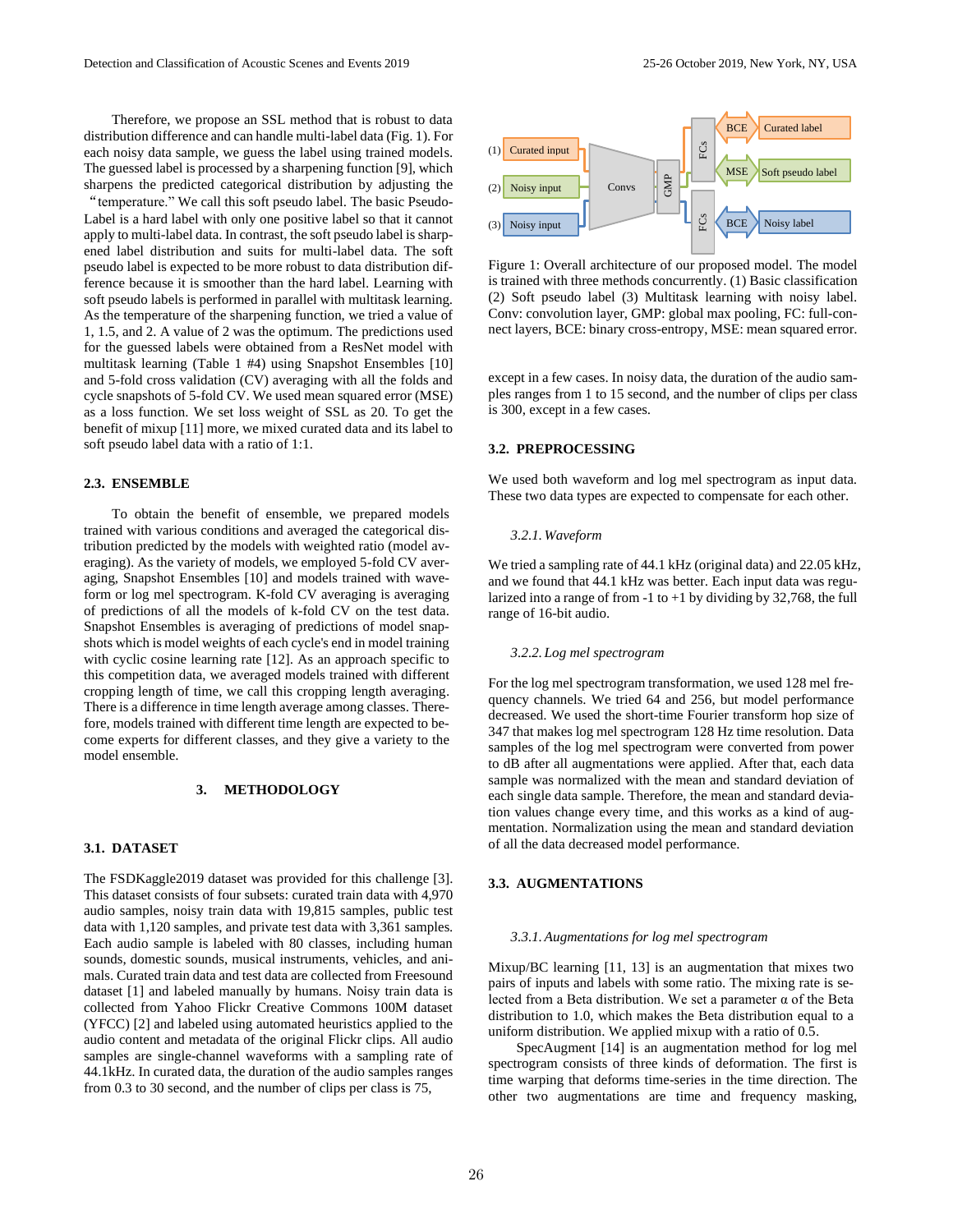modifications of Cutout [15], that masks a block of consecutive time steps or mel frequency channels. We applied frequency masking, and masking width is chosen from 8 to 32 from a uniform distribution. Time warping and time masking are not effective in this task, and we did not apply them to our models. We applied frequency masking with a ratio of 0.5.

For training, audio samples which have various time lengths are converted to a fixed length by random cropping. The sound samples which have short length than the cropping length are extended to the cropping length by zero paddings. We tried 2, 4, and 8 seconds (256, 512, and 1024 dimensions) as a cropping length and 4 seconds scores the best. Averaging models trained with 4 second cropping and 8-second cropping achieved a better score.

Expecting more strong augmentation effect, after basic cropping, we shorten data samples in a range of 25 - 100% of the basic cropping length by additional cropping and extend to the basic cropping length by zero padding. For data samples with a time length shorter than the basic cropping length, we shorten data samples in a range of 25 - 100% of original length by additional cropping and extend to the basic cropping length by zero paddings. We applied this additional cropping with a ratio of 0.5.

As another augmentation, we used gain augmentation with a factor randomly selected from a range of 0.80 - 1.20 with a ratio of 0.5. We tried scaling augmentation and white noise augmentation, but model performance decreased.

#### *3.3.2.Augmentations for waveform*

We applied mixup to waveform input. We used a parameter  $\alpha$  of 1.0 for the Beta distribution as same as the case of log mel spectrogram.

We applied cropping to waveform input. We tried 1.51, 3.02, and 4.54 seconds (66,650, 133,300, and 200,000 dimensions) as a cropping length, and we found that 4.54 seconds is optimal. Averaging models trained with 3.02-second cropping and 4.54-second cropping achieved a better score.

We used scale augmentation with a factor randomly selected from a range of 0.8 - 1.25 and gain augmentation with a factor randomly selected from a range of 0.501 - 2.00.

# **3.4. MODEL ARCHITECTURE**

# *3.4.1.ResNet*

We selected ResNet [16] as a log mel spectrogram-based model because it is a widely-used image classification model and relatively simple. We compared ResNet18, ResNet34 and SE-ResNeXt50 [17] and ResNet34 performed the best. The number of trainable parameters, including the multitask module is 44,210,576. We applied a global max pooling (GMP) after convolutional layers to make a model adaptive to various input length.

# *3.4.2.EnvNet*

We selected EnvNet-v2 [13] as a waveform-based model because it is state of the art of a waveform-based model. The number of trainable parameters, including the multitask module is 4,128,912. As same as ResNet, we applied a GMP after convolutional layers to allow variable input length.

# *3.4.3. Multitask module*

For multitask learning, two separate FC layer sequences follow after convolution layers and GMP. The contents of both sequences are the same and consist of FC (1024 units) - ReLU dropout  $[18]$  (drop rate  $= 0.2$ ) - FC (1024 units) - ReLU - dropout (drop rate  $= 0.1$ ) - FC (80 units) - sigmoid. Sigmoid is replaced by softmax in model E and F of EnvNet (Table 2).

### **3.5. TRAINING**

# *3.5.1.ResNet*

We used Adam [19] for optimization. We used cyclic cosine learning rate for learning rate schedule. In each cycle, the learning rate is started with 1e-3 and decrease to 1e-6. There are 64 epochs per cycle. We used a batch size of 32 or 64. We used binary crossentropy (BCE) as a loss function for basic classification and multitask learning with noisy data. We used mean squared error as a loss function for the soft pseudo label. The model weights of each cycle's end were saved and used for Snapshot Ensembles.

### *3.5.2.EnvNet*

We used stochastic gradient descent (SGD) for optimization. We used cyclic cosine learning rate for learning rate schedule. In each cycle, the learning rate is started with 1e-1 and decrease to 1e-6. There are 80 epochs per cycle. We used binary cross-entropy as a loss function for the model using sigmoid and Kullback-Leibler divergence for the model using softmax. We used a batch size of 64 for the model using sigmoid and 16 for the model using softmax.

### **3.6. POSTPROCESSING AND ENSEMBLE**

Prediction using the full length of audio input scores better than prediction using test time augmentation (TTA) with cropped audio input. This may be because essential components for classification is concentrated on the beginning part of audio samples. Prediction with cropping of the beginning part scores better than prediction with cropping of the latter part. In order to speed up the calculation, audio samples with similar lengths were grouped, and the lengths of samples in the same group were adjusted to the same length by zero paddings and converted to mini-batches. The patience for the difference of length within a group (patience rate) was adjusted based on the prediction speed.

We found that padding augmentation is effective TTA. Padding augmentation is an augmentation method that applies zero paddings to both sides of audio samples with various length and averages prediction results. In the training phase, we applied padding to input data to make the sample size the same. Because there is a correlation between time length and class, models are thought to learn that there is a correlation between padding length and class. We think that padding augmentation reduces this bias and gives better predictions.

For model averaging, we prepared models trained with various conditions, as mentioned in section 2.3. In order to reduce prediction time, the cycles and padding lengths used for the ensemble were chosen based on CV (For more details, please refer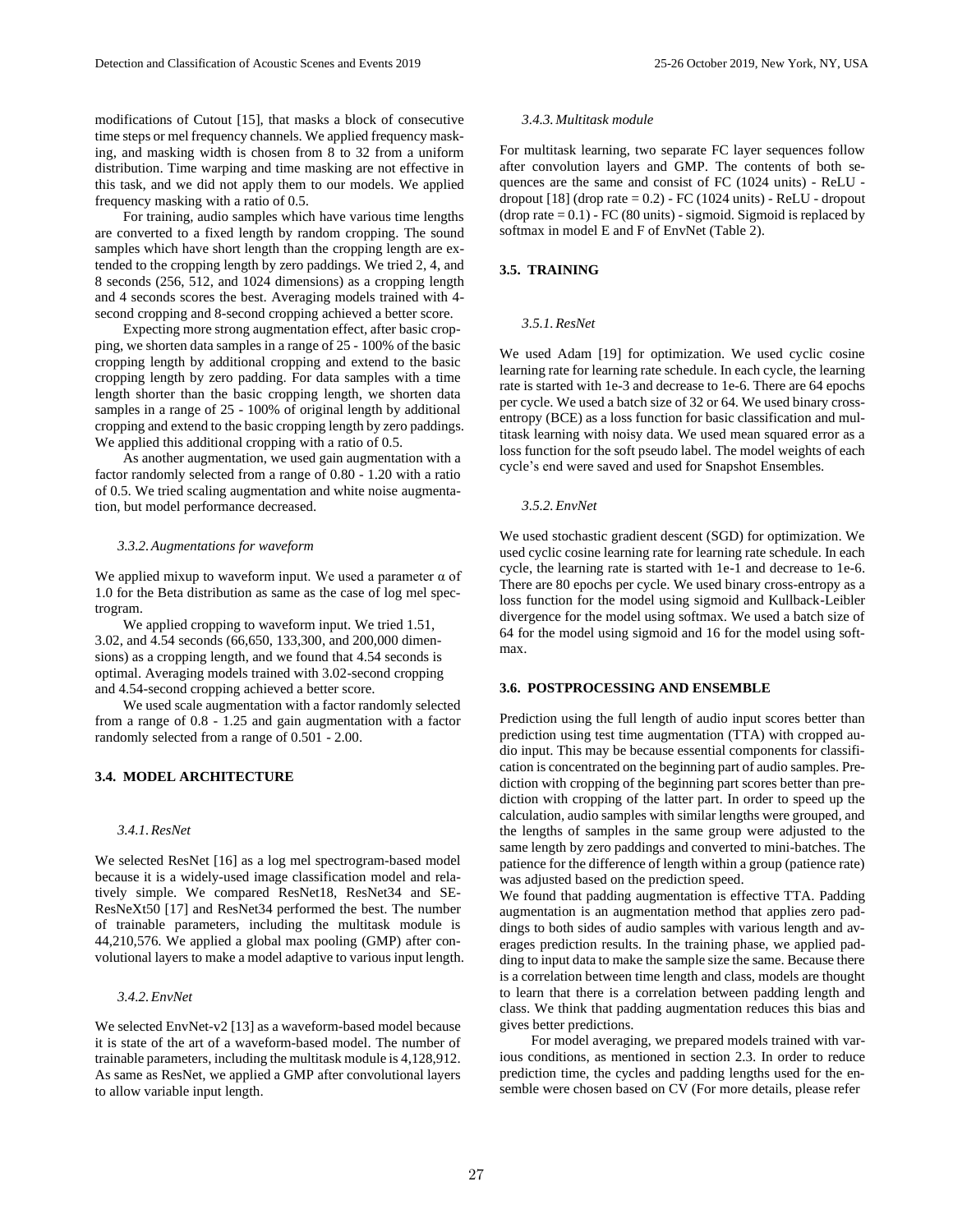| #              | condition                                      | CV lwlrap |
|----------------|------------------------------------------------|-----------|
| -1             | $1 \times 512$ , Crop = 512, BS = 64           | 0.724     |
| $\frac{2}{3}$  | $1 \times 512$ , Crop = 512, BS = 64, Augs     | 0.829     |
|                | $8 \times 64$ , Crop = 512, BS = 64, Augs      | 0.829     |
| $\overline{4}$ | $8 \times 64$ , Crop = 512, BS = 64, Augs,     | 0.849     |
|                | MTL (model A)                                  |           |
| 5              | $7 \times 64$ , Crop = 512, BS = 32, Augs, AC, | 0.870     |
|                | MTL, 5-fold SPL, use #1 weights as             |           |
|                | pretrained weights (model B)                   |           |
| 6              | $7 \times 64$ , Crop = 512, BS = 32, Augs, AC, | 0.858     |
|                | MTL, 1-fold SPL, use #1 weights as             |           |
|                | pretrained weights                             |           |
| 7              | $6 \times 64$ , Crop = 1,024, BS = 64, Augs,   | 0.840     |
|                | $MTL$ (model $C$ )                             |           |

Table 1: Comparison of each learning condition of ResNet34. CV lwlrap is calculated based on the best epoch of each fold in 5-fold CV.  $m \times x$ : *m* cycles of *n* epochs, Crop: cropping length, BS: batch size, Augs: MixUp, frequency masking, and gain augmentation, MTL: multitask learning, AC: additional cropping, SPL: soft pseudo label.

| #  | condition                                      | CV lwlrap |
|----|------------------------------------------------|-----------|
| 8  | $1 \times 400$ , Crop = 133,300, BS = 16,      | 0.809     |
|    | Augs, MTL, softmax                             |           |
| 9  | $3 \times 80$ , Crop = 133,300, BS = 64, Augs, | 0.814     |
|    | MTL, sigmoid, use #8 weights as pre-           |           |
|    | trained weight (model D)                       |           |
| 10 | $5 \times 80$ , Crop = 133,300, BS = 16, Augs, | 0.818     |
|    | MTL, softmax, use #8 weights as pre-           |           |
|    | trained weight $(mod E)$                       |           |
| 11 | $10 \times 80$ , Crop = 200,000, BS = 16,      | 0.820     |
|    | Augs, MTL, softmax (model F)                   |           |

Table 2: Comparison of each learning condition of EnvNet-v2. CV lwlrap is calculated based on the best epoch of each fold in 5-fold CV except for #8, which is calculated based on the final epoch. Augs: MixUp, gain, and scaling augmentation.

to our repository). For the final submission, we used the predictions of model A – F with 5-fold averaging, Snapshot Ensembles, and padding augmentation. The weights of model averaging are model A:B:C:D:E: $F = 3:4:3:1:1:1$ , which is chosen based on CV. The total number of predictions is 170 (submission 1). In the simplified version submission, we omitted padding augmentation, and the total number of predictions is 95 (submission 2).

# **4. RESULT**

Table 1 and 2 show the results of each learning condition. The score is lwlrap of 5-fold CV. By multitask learning, the CV lwlrap improved from 0.829 to 0.849 (Table 1 #3 and #4) and score on the public LB increased + 0.021. By soft pseudo labeling, The CV lwlrap improved from 0.849 to 0.870 (Table 1 #4 and #5). On the other hand, on the test data (private LB), improvement in score was smaller (+0.009). We used predictions of all fold of models to generate soft pseudo label so that high CV is maybe because of indirect label leak. However, even if we use labels generated by only the same fold model, which has no label leak, CV was improved as compared to one without SSL (Table 1 #4 and #6).

Table 3 shows the results of each model averaging condition.

| #              | condition                               | CV lwlrap |
|----------------|-----------------------------------------|-----------|
|                | model A, cycle = $1-8$ , Pad = 8, 32    | 0.868     |
| <sup>2</sup>   | model B, cycle = 1-7, Pad = 8, 32       | 0.886     |
| $\overline{3}$ | model C, cycle = $1-6$ , Pad = 8, 32    | 0.862     |
| $\frac{4}{5}$  | model D, cycle = $1-3$ , Pad = 8k, 32k  | 0.815     |
|                | model E, cycle = $1-5$ , Pad = 8k, 32k  | 0.818     |
| 6              | model F, cycle = $5-10$ , Pad = 8k, 32k | 0.820     |
| 7              | model $A + C$                           | 0.876     |
| 8              | model $A + B + C$                       | 0.890     |
| 9              | model $D + E + F$                       | 0.836     |
| 10             | submission 1                            | 0.896     |
|                | submission 2                            | 0.895     |

Table 3: Comparison of model averaging. Pad: padding augmentation.

In every condition, we employed 5-fold CV averaging and Snapshot Ensembles. By Snapshot Ensembles and padding augmentation, the CV lwlrap increased +0.039 (Table 1 #4 and Table 3 #1). By cropping length averaging, the CV lwlrap increased +0.008 (Table 3 #1 and #7). By averaging models trained with log mel spectrogram and waveform, the CV lwlrap increased +0.008 (Table 3 #8 and #10).

On the public LB, submission 1 was ranked in 3rd place with a lwlrap score of 0.750. On the private LB, submission 2 was ranked in 4th place with a lwlrap score of 0.75787.

# **5. DISCUSSION**

Our proposed methods showed meaningful results in the task, but there is room for improvement. First, we used shared convolution layers and separated FC layers for multitask learning, but we did not evaluate whether this model architecture is optimal. The optimized architecture may get more benefit from multitask learning.

Second, soft pseudo label failed to achieve reliable CV because of implicit label leak from soft pseudo label. The procedure of soft pseudo label is very similar to model distillation [20], which uses averages of trained models' predictions for training in the purpose of transferring knowledge of trained models to a single smaller model. Therefore, soft pseudo labels obtained from models trained with other CV folds have knowledge of labels of out-of-fold, and this can be label leaks. Establishing the way of reliable CV would make soft pseudo label more useful.

Third, we found that model averaging using models trained with different time length improves the score. This result suggests that training a single model with various time length would be successful and contributes to reducing the number of models.

Fourth, zero padding in training time makes models learn that there is a correlation between zero values and classes. Fulllength prediction and padding augmentation can reduce this unpreferable bias. However, to avoid zero padding and concatenate several clones of the sound file instead may be more promising.

### **6. CONCLUSION**

This paper describes our approach to the DCASE 2019 challenge Task 2, which is a difficult task because of multi-label and noisy label. We propose three strategies, multitask learning with noisy data, SSL with soft pseudo label and ensemble of cropping length averaging. By using these methods, our solution ranked in 4th place on the private LB.